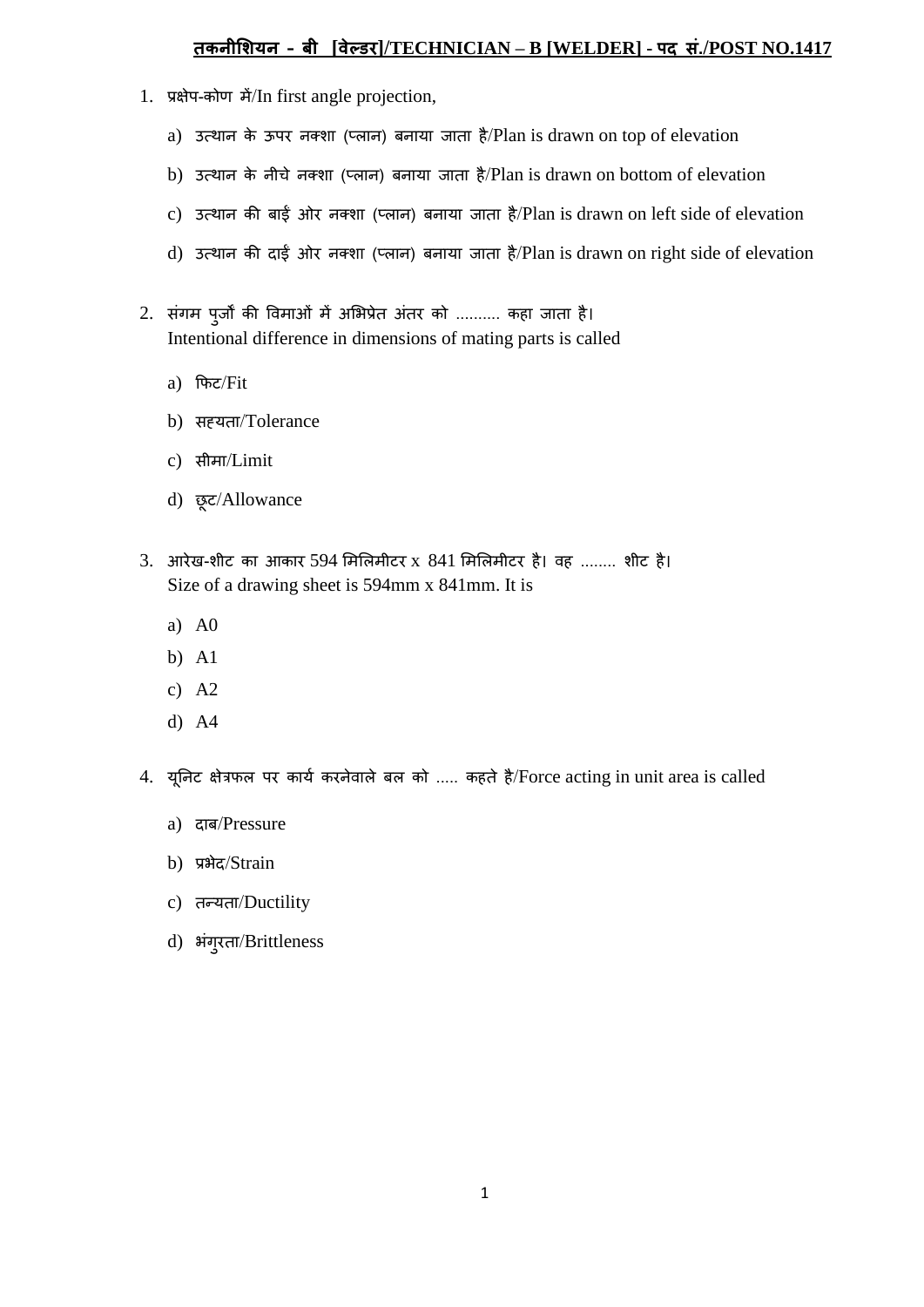- 5. गैस सिलिंडरों में ऐसीटिलीन को ....... में भंडारित किया जाता है/Acetylene is stored in gas cylinders
	- a) गैस रूप/In gaseous form
	- b) ठोस रूप/In solid form
	- c) द्रव रूप/In liquid form
	- d) अनत उच्च दाब/Under very high pressure
- 6. ऑक्सी-ऐसीटिलीन ज्वाला में जब ऐसीटिलीन अधिक मात्रा में हो, इस प्रकार प्राप्त ज्वाला को .... कहा जाता है। When there is an excess of acetylene in the oxy-acetylene flame, the flame obtained is called
	- a) कार्बरण ज्वाला/Carburizing flame
	- b) ऑक्सीकारक ज्वाला/Oxidizing flame
	- c) उदासीन ज्वाला/Neutral flame
	- d) सामान्य ज्वाला/Normal flame
- 7. गैस िेल्डन में ऑक्सीजन के साथ ..... के भमधित होने पर दहन होती है। In gas welding, combustion takes place by mixture of oxygen with
	- a) हाइड्रोजन/Hydrogen
	- b) कार्बन मोनॉक्साइड/Carbon monoxide
	- c) कार्बन डाइऑक्साइड/Carbon dioxide
	- d) ईंिन गैस/Fuel gas
- 8. घर्षणी वेल्डन में/In friction welding
	- a) एक खंड़ स्थायी और दूसरा घूर्णी है/One piece is stationary and the other is rotating
	- b) दोनों खंड़ घूणी है/Both pieces are rotating
	- c) दोनों खंड़ों को पूर्वतापित किया जाता है/Both members are preheated
	- d) दोनों खंड अचल हैं/Both members are stationary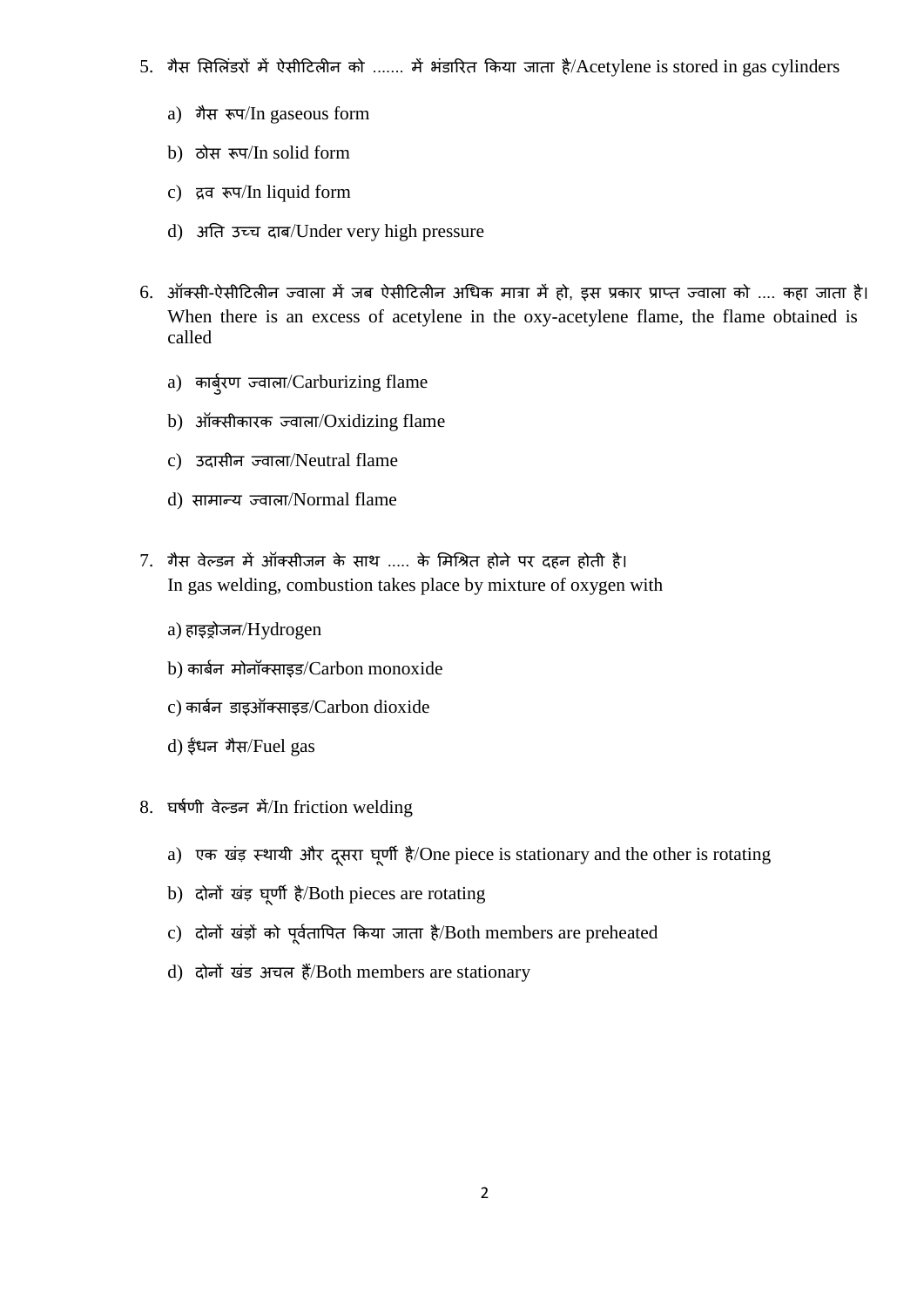- 9. गलन के लिए ...... में एक संकीर्ण प्रकाशीय किरणपुंज का उपयोग किया जाता है। A narrow beam of light is used for melting in
	- a) गैस वेल्डन/Gas welding
	- b) इलैक्ट्रॉन किरणपुंज वेल्डन/Electron beam welding
	- c) प्लैज़मा आर्क वेल्डन/Plasma arc welding
	- d) लैज़र किरणपुंज वेल्डन/Laser beam welding
- 10. TIG िेल्डन में ...... में इलैक्रोड को दृढ़ता से रखा जाता है। In TIG welding, the electrode is held rigidly in
	- a) ऐडैप्टर/An adaptor
	- b) इलैकट्रोड कैप/In an electrode cap
	- c) कोलेट/In collet
	- d) सिरेमिक कैप/In ceramic cap
- 11. TIG वेल्डन में उच्च आवृति पावर सप्लाई का कारण ....... है। Reason for high frequency power supply in TIG welding is
	- a) चाप प्रारंभ करने हेत्/For arc start
	- b) चाप को स्थायीकृत करने हेतु/For stabilizing the arc
	- c) चाप के परररक्षण हेतु/For shielding the arc
	- d) वेल्डन के दौरान अतिरिक्त पावर प्रदान करने हेत्/For providing additional power during welding
- 12. छेनी की िंगुरता हटाने के भलए प्रयुक्त ऊष्मोपचार प्रफिया ........... है। Heat-treatment process used to remove brittleness of a chisel is
	- a) कठोरन/Hardening
	- b) टेम्परन/Tempering
	- c) अनीलन/Annealing
	- d) प्रसामान्यकरण/Normalizing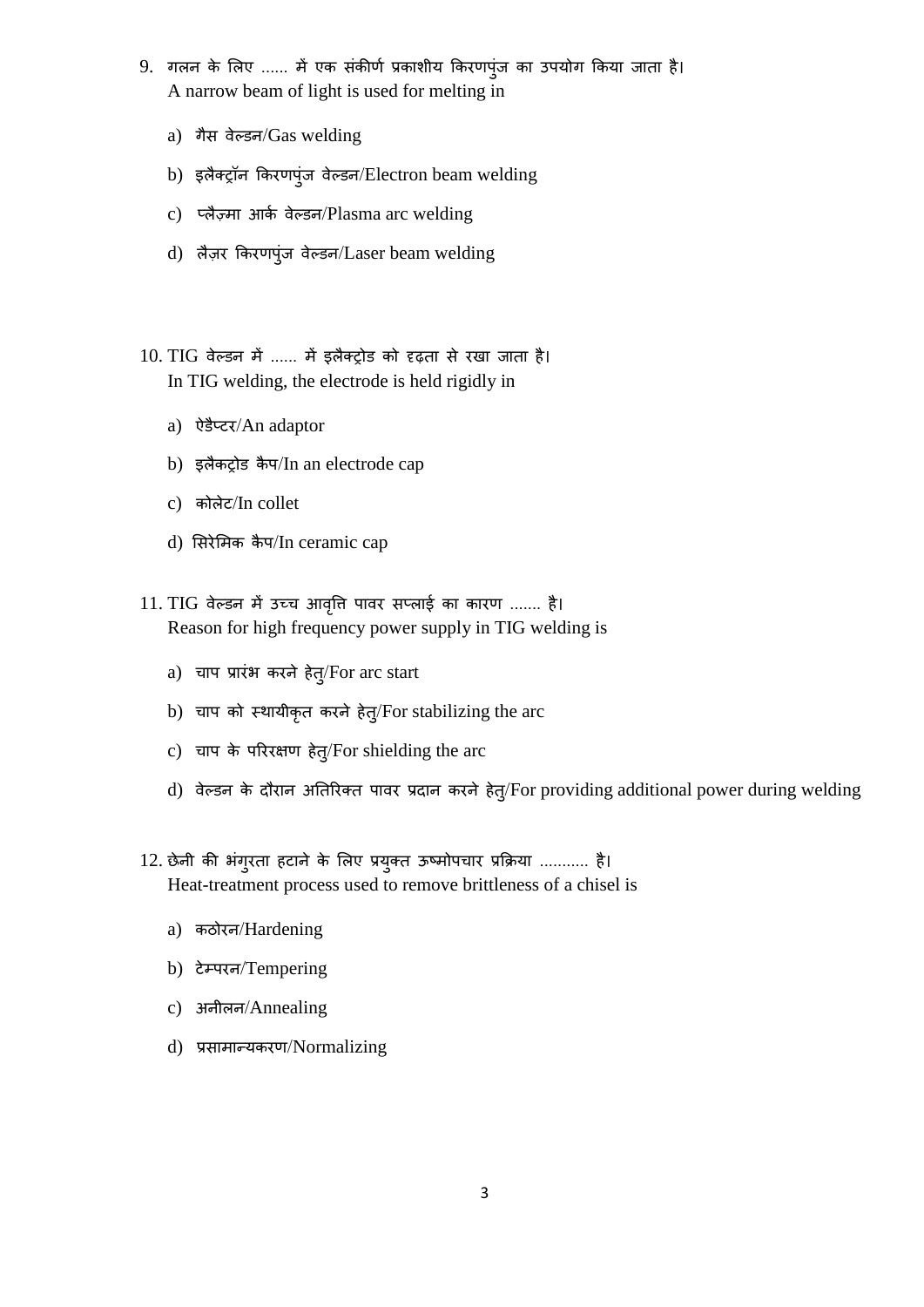- 13. शमन शब्द का संदर्भ ..... से है/The term quenching refers to
	- a) ऊष्मोपचार/Heat-treatment
	- b) पष्ृठीय उपचार/Surface treatment
	- c) चाप वेल्डन/Arc welding
	- d) यशद लेपन/Galvanizing
- 14. संधि को तापित करते हुए वेल्डन किया जाता है। निवेशी ताप का यूनिट .... है। Welding is done by applying heat on to the joint. Unit of this heat input is
	- a) N/mm
	- b)  $\mathrm{^{\circ}C/mm}$
	- c) Jule / mm
	- d) Dyne/mm
- $15$ . एक पदार्थ के इकाई द्रव्यमान के तापमान को इकाई  $^0\text{C}$  तक बढ़ाने के लिए आवश्यक ताप को ...... कहते है। Amount of heat required to raise the temperature of unit mass of a substance by unit  ${}^{0}C$  is called
	- a) तापीय चालकता/Thermal conductivity
	- b) विभशष्ट ऊष्मा/Specific heat
	- c) गुप्त ऊष्मा/Latent heat
	- d) विशिष्ट घनत्व/Specific gravity
- 16. निम्नलिखित वेल्डन प्रक्रियाओं में से किसमें पूरक तार एक इलैक्ट्रोड नहीं है? In which among the following welding processes, filler wire is not an electrode?
	- a) TIG
	- b) MIG
	- c) SMAW
	- d) SAW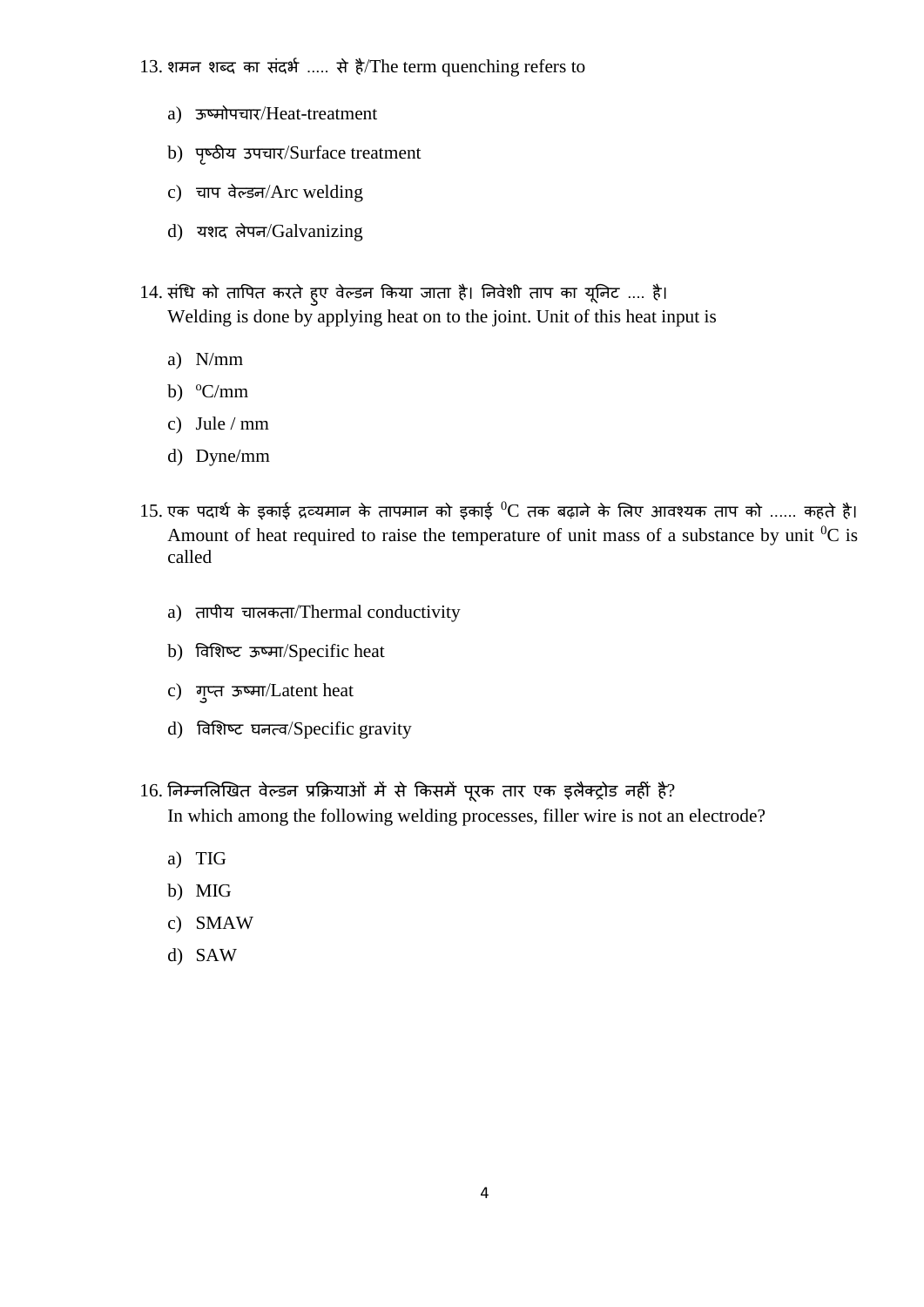- 17. वेल्डन नहीं किए जाने पर वेल्डन मशीन दवारा उत्पादित वोल्टता को ...... कहा जाता है। Voltage generated by the welding machine when no welding is done is called
	- a) चाप वोल्टता/Arc voltage
	- b) ख़ूला परिपथ वोल्टता/Open circuit voltage
	- c) निवेश वोल्टता/Input voltage
	- d) निर्गम वोल्टता/Output voltage
- 18. चाप वेल्डन के लिए अपेक्षित वेल्डन केबल का आकार ....... पर निर्भर करता है। The size of welding cable required for arc welding depends on
	- a) वेल्डन के लिए प्रयुक्त अधिकतम ऐम्परेज

Maximum amperage to be used for welding

b) वेल्डन के लिए प्रयुक्त अधिकतम वोल्टता

Maximum voltage to be used for welding

c) वेल्डन के लिए प्रयुक्त अधिकतम यात्रा वेग

Maximum travel speed to be used for welding

d) पदार्थ जिसका वेल्डन किया जाना है

Material to be welded

19. निम्नलिखित में से कौन एक वेल्ड दोष नहीं है/Which among the following is not a weld defect?

- a) सरंध्रता/Porosity
- b) धात्**मलन अंतर्विष्टन/Slag inclusion**
- c) अधःकर्तन/Undercut
- d) स्कैब/Scab

20. चाप ब्लो ...... में होता है/Arc blows occur in

- a) गैस वेल्डन/Gas welding
- b) गैस कर्तन/Gas cutting
- c) स्फूर्तिदायन (ब्रेसिंग)/Bracing
- d) चाप वेल्डन/Arc welding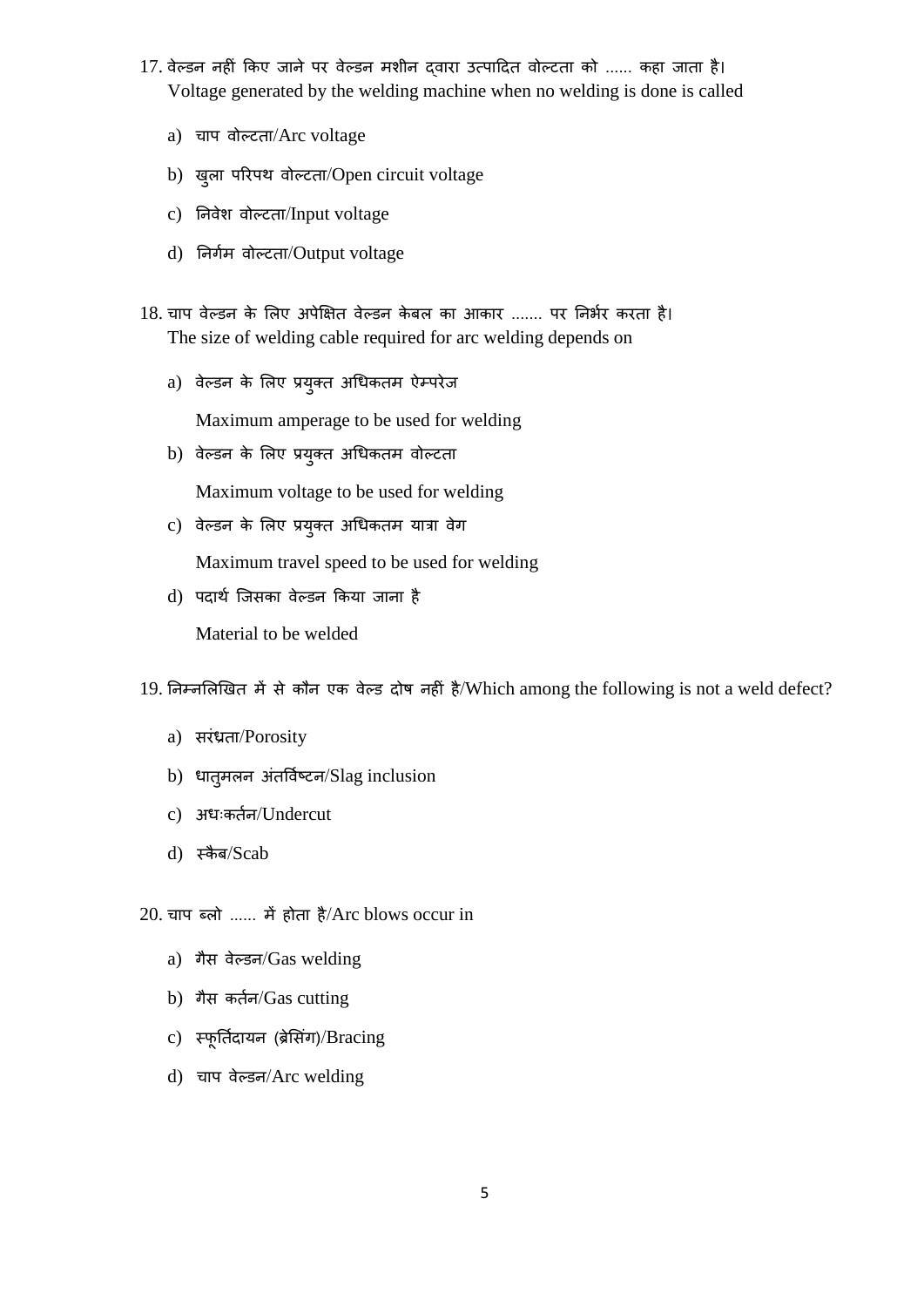21. वेल्डन किए जानेवाले दो खंड़ों को अतिव्यापित और दो इलैक्ट्रोडों के बीच में रखकर की जानेवाली वेल्डन प्रफिया को ...... कहा जाता है।

Welding process in which two pieces to be welded are overlapped and placed between two electrodes is known as

- a) बटट वेल्डन/Butt welding
- b) लैप वेल्डन/Lap welding
- c) स्टड वेल्डन/Stud welding
- d) स्पॉट वेल्डन/Spot welding
- $22$ . निम्नलिखित प्रक्रियाओं में किस में एक समाच्छादी कणिकी संगलनीय फ्लक्स में वेल्डन का कार्य किया जाता है?

In which among the following processes, the welding is carried out in a blanket of granular fusible flux?

- a) SAW
- b) SMAW
- c) TIG
- d) MIG
- $23.$  एक आयताकार शीट की लंबाई 5 मीटर और परिमाप  $18$  मीटर है। शीट का क्षेत्रफल कितना है? A rectangular sheet has length of 5m and perimeter 18m. What is the area of the sheet?
	- a)  $20m^2$
	- b)  $23 \text{ m}^2$
	- c)  $46 \text{ m}^2$
	- d)  $90 \text{ m}^2$

24. एक समांतर चतुर्भूज के कोणों का योग ..... है/Sum of angles in a parallelogram is

- a)  $180^0$
- b)  $270^0$
- c)  $240^0$
- d)  $360^0$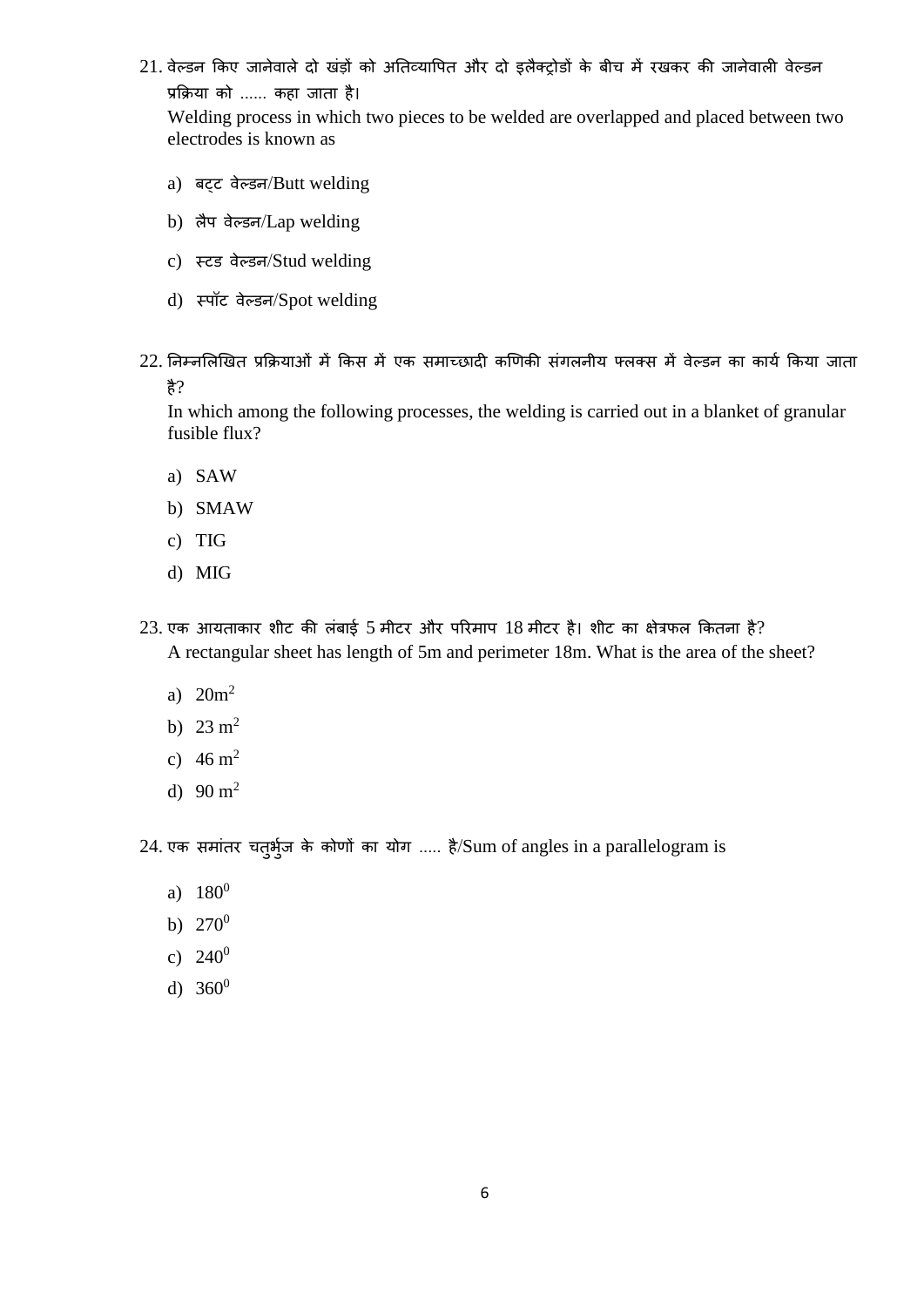$25.$  कार्बुरण ज्वाला में ......... ज़ोन होता है/A carburizing flame has \_\_\_\_\_\_\_\_\_ zones

- a) एक/One
- b) दो/Two
- c) तीन/Three
- d) चार/Four
- 26. ऑक्सी-ऐसीटिलीन ज्वाला में, अधिकतम ज्वाला तापमान ....... पर होती है। In oxy-acetylene flame, maximum flame temperature occurs at
	- a) ज्वाला का अग्र/The tip of flame
	- b) आंतर शंकु/The inner cone
	- c) आंतर शंकु के बगल में/Next to the inner cone
	- d) बाह्य शंकु/The outer cone
- $27.$  ऑक्सीकारक ज्वाला के तुलना में कार्बुरण ज्वाला ........ है The carburizing flame as compared to oxidizing flame is
	- a) अधिक दीप्त/More luminous
	- b) कम दीप्त/Less luminous
	- c) समान रूप से दीप्त/Equally luminous
	- d) अननुमेय/Unpredictable
- 28. ऑक्सी-ऐसीटिलीन ज्वाला का प्रयोग करते हुए मृदु इस्पात को गैस वेल्डन करते समय उपभुक्त कुल ऐसीटिलीन 10 लीटर है। सिलिंडर से उपभुक्त ऑक्सीजन ........ है।

In a gas welding of mild steel using oxy-acetylene flame, total amount of acetylene consumed is 10 lit. The oxygen consumption from the cylinder is

- a) 5 lit
- b) 10 lit
- c) 15 lit
- d) 20 lit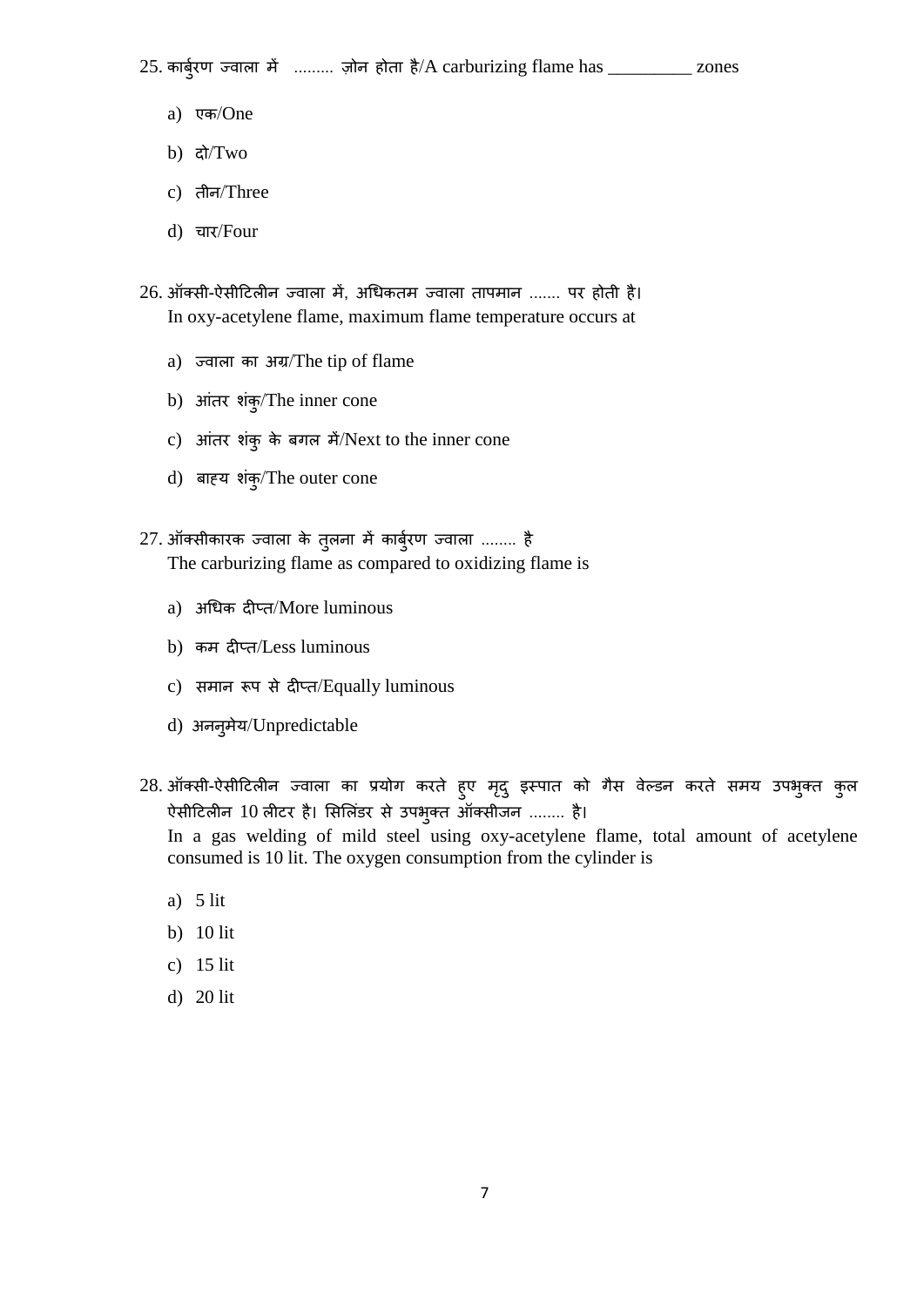29. ऐलुमिनियम मिश्रातुओं के वेल्डन में सामान्यतः प्रयुक्त ध्रुवणता ....... है। For welding aluminium alloys, the polarity normally used is

- a) DCRP
- b) DCEN
- c) AC
- d) DCSP

30. वेल्डन में 2G स्थिति का संदर्भ ..... से है/2G position in welding refers to

- a) सपाट स्थिति में वेल्डन/Welding in flat position
- b) क्षैतिज स्थिति में वेल्डन/Welding in horizontal position
- c) ऊर्ध्वाधर स्थिति में वेल्डन/Welding in vertical position
- d) ओवरहेड स्थिति में वेल्डन/Welding in overhead position
- 31. इलैक्ट्रॉन किरणपुंज वेल्डन द्वारा 10 मिलिमीटर स्थूल स्टेनलेस स्टील प्लेटों को वेल्ड करने के लिए लगाया जानेवाला वोल्टता ..... है। Voltage applied to weld 10mm thick stainless steel plates by electron beam welding is
	- a) 6mV
	- b) 60mV
	- c) 6V
	- d) 60kV
- 32. परिरक्षित धातु चाप वेल्डन में प्रयुक्त इलैक्ट्रोड बंधक को ...... के आधार पर रेट किया गया है। Electrode holder used in shielded metal arc welding is rated based on
	- a) वोल्टता/Voltage
	- b) धारा/Current
	- c) प्रतिरोध/Resistance
	- d) चालकता/Conductance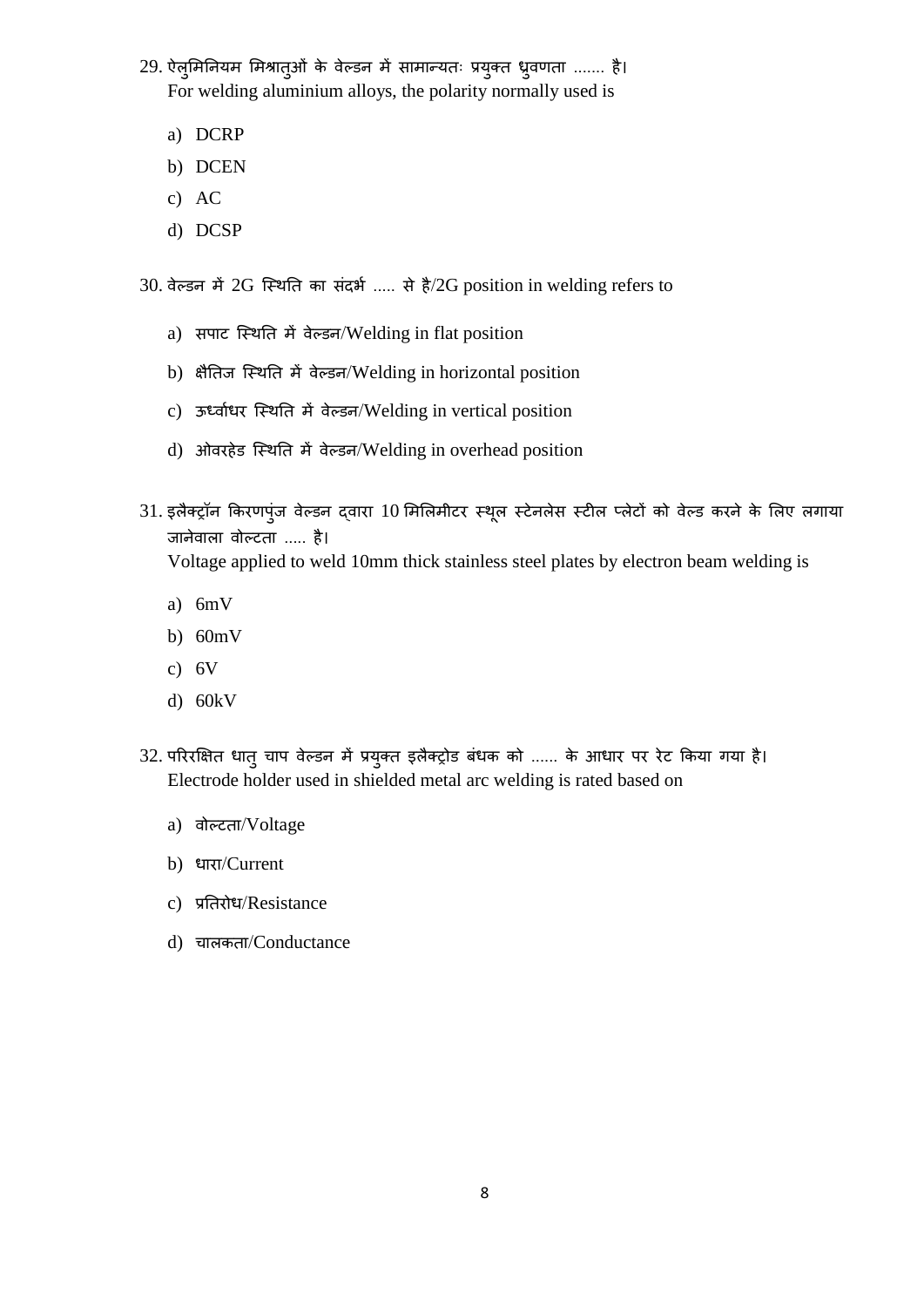- 33. वेल्ड धातु संकुचन को समकृत करने के लिए ........ प्रदान किया गया है। In order to compensate for the weld metal shrinkage, \_\_\_\_\_\_\_\_\_\_\_\_ is provided.
	- a) रूट फेस/Root face
	- b) खाँचा कोण/Groove angle
	- c) प्रबलन/Reinforcement
	- d) रूट गैप/Root gap

34. सोल्डर ........ का भमिातुहै/Solder is an alloy of

- a) सीसा और टटन/Lead and Tin
- b) टटन और ताम्र/Tin and Copper
- c) सीसा और ताम्र/Lead and Copper
- d) सीसा और यशद/Lead and Zinc
- 35. बंधित संधियों में ...... से बचने के भलए बाद में स़िाई ज़रूरी है। Post cleaning is necessary at braced joints to avoid
	- a) संक्षारण/Corrosion
	- b) चटकन/Cracking
	- c) गैस कोटररका/Gas pockets
	- d) अपरदन/Erosion

36. टॉर ........का यूननट है/Torr is a unit of

- a) आयतन/Volume
- b) दाब/Pressure
- c) विभशष्ट ताप/Specific heat
- d) ऊर्जा/Energy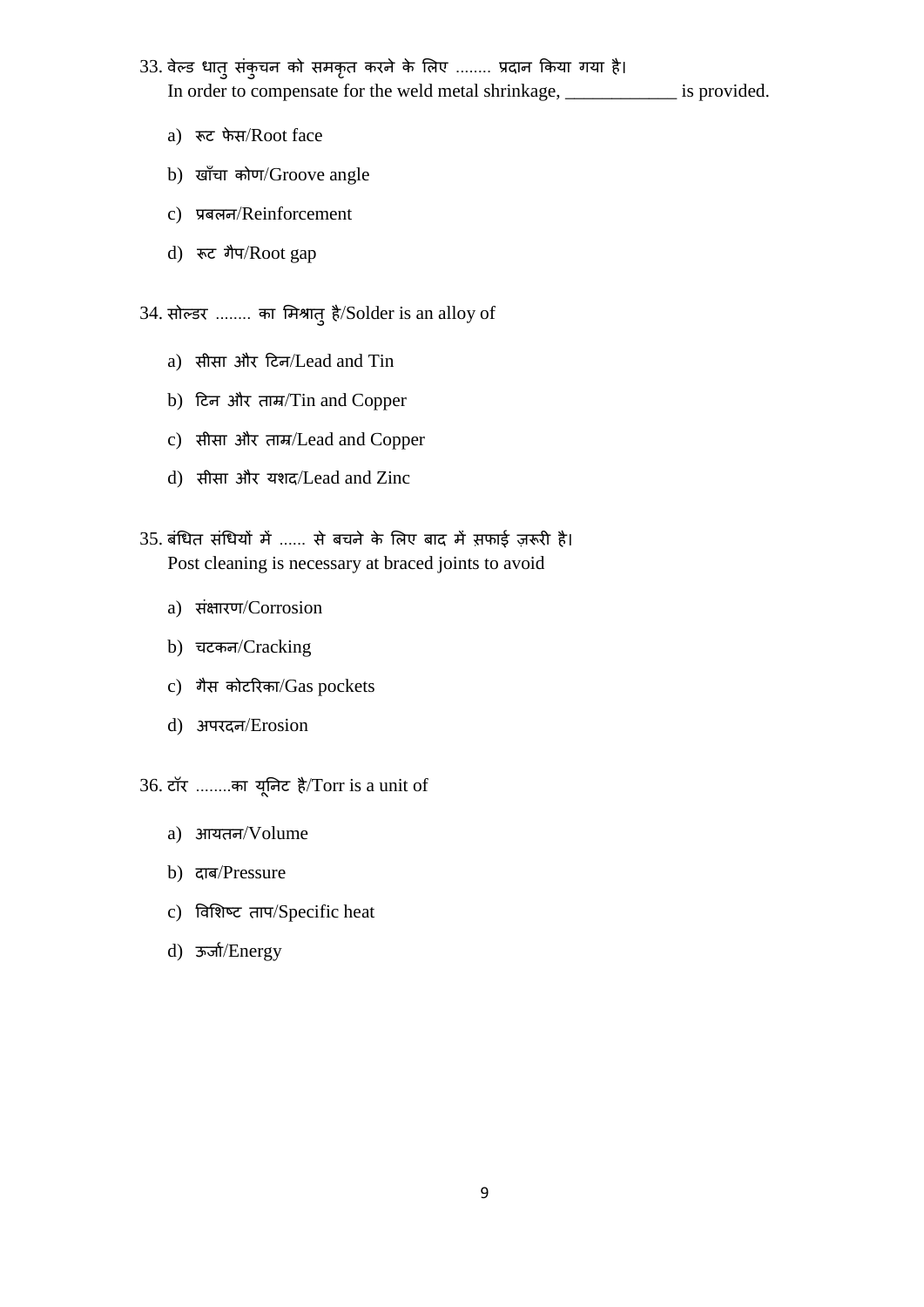- 37. एक संरचनात्मक इस्पात कोण को ऊर्ध्वाधर प्लेट के साथ जोड़ने की ज़रूरत है। वेल्ड का प्रकार ....... है। It is required to connect the end of a structural steel angle to a vertical plate. Type of weld is
	- a) फिलट/Fillet
	- b) प्लग/Plug
	- c) बट्ट/Butt
	- d) लैप/Lap
- 38. प्रतिरोध वेल्डन में इलैक्ट्रोड पदार्थ ..... से बनाया जाता है। In resistance welding, the electrode material is made of
	- a) कार्बन इस्पात/Carbon steel
	- b) ऐलुमिनियम/Aluminium
	- c) ताम्र/Copper
	- d) टंग्सस्टेन/Tungsten
- $39.$  ऐलुमीनियम के लिए प्रयुक्त ऑक्सीकारक प्रक्रिया .... है/ An oxidizing process used for aluminium is
	- a) यशद-लेपन/Galvanizing
	- b) ऐनोडीकरण/Anodizing
	- c) पार्करीकरण/Parkerizing
	- d) क्रोम प्लेटिंग/Chrome plating

40. वेल्डन में अधःकर्तन ..... के कारण होता है/Undercuts in welding is caused due to

- a) निम्न वेल्डन धारा/Low welding current
- b) उच्च वेल्डन धारा/High welding current
- c) िेल्डन छड़ के गलत चयन/Wrong selection of welding rod
- d) वेल्ड संधी पर बेमेल होने/Mismatch at weld joint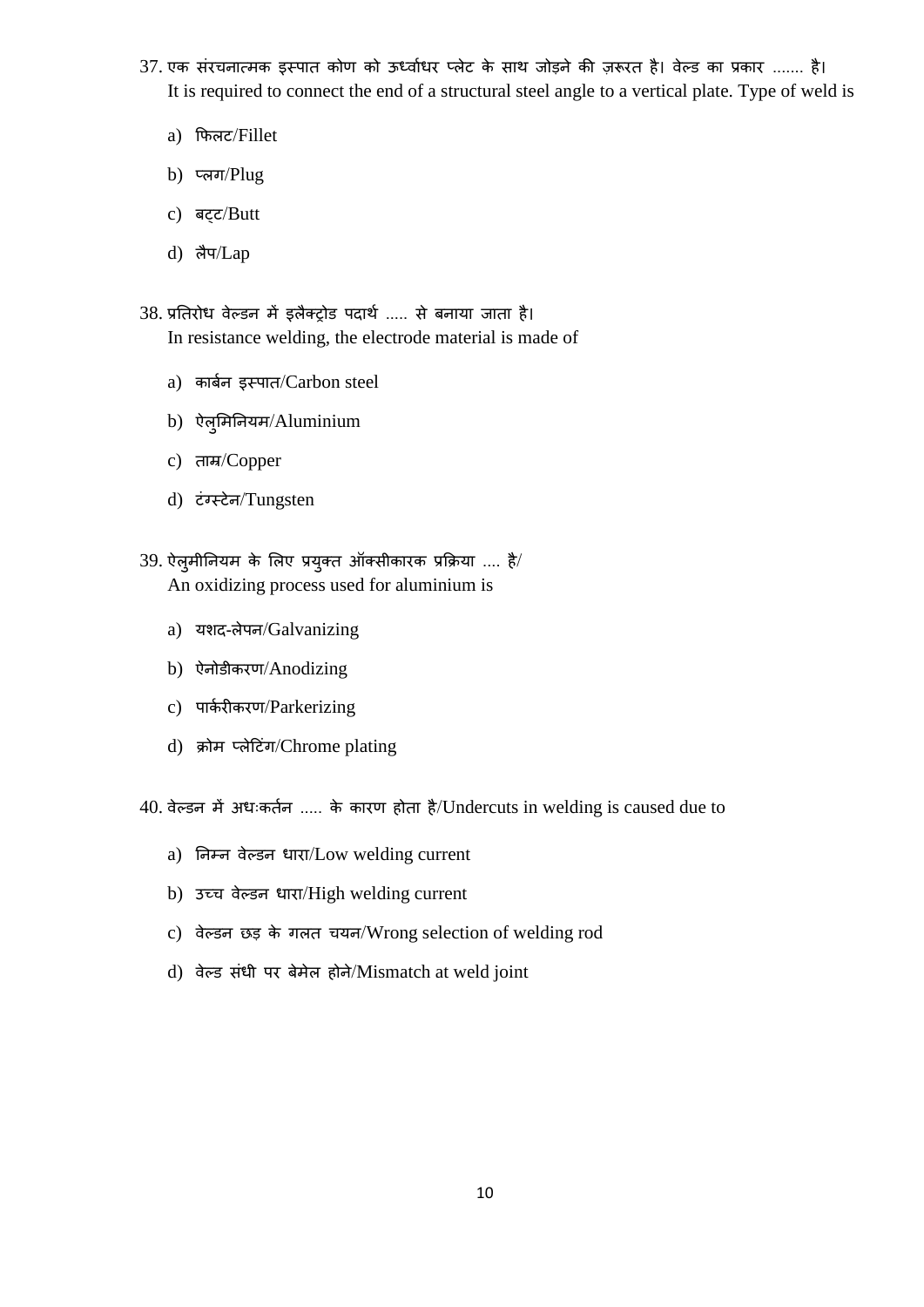- 41. चाप वेल्डन में, कार्य और इलैक्ट्रोड के बीच विद्युत चाप ....... के द्वारा उत्पन्न होती है। In arc welding, the electric arc is produced between work and the electrode by
	- a) वोल्टता/Voltage
	- b) धारा प्रवाह/Flow of current
	- c) संस्पर्श प्रतिरोध/Contact resistance
	- d) अभिवाह/Flux
- 42. िेल्डन में टंग्सस्टन को ....... के कारण शाभमल फकया जाता है। Tungsten inclusion in welding occurs due to
	- a) कार्य पर इलैक्ट्रोड स्पर्शन/Touching of electrode on work
	- b) भरण तार से टंग्स्टन का परिवर्धन करने/Adding tungsten through filler wire
	- c) आधार धातु से टंग्स्टन का विसंयोजन करने/Segregation of tungsten from base metal
	- d) अज्ञात कारणों/Unknown reasons
- 43. MIG वेल्डन में प्रयुक्त धारा ध्रुवणता ........ है। The current polarity used in MIG welding is
	- a) DCRP
	- b) DCSP
	- c) AC
	- d) उपर्युक्त सभी/All the above
- 44. एक समान वेल्डन धारा और वोल्टता के लिए वेल्ड पूल चौड़ाई ..... के मामले में अधिकतम है। For the same welding current and voltage, the weld pool width is maximum in the case of
	- a) DCRP
	- b) DCSP
	- c) AC
	- d) उपर्युक्त सभी/All the above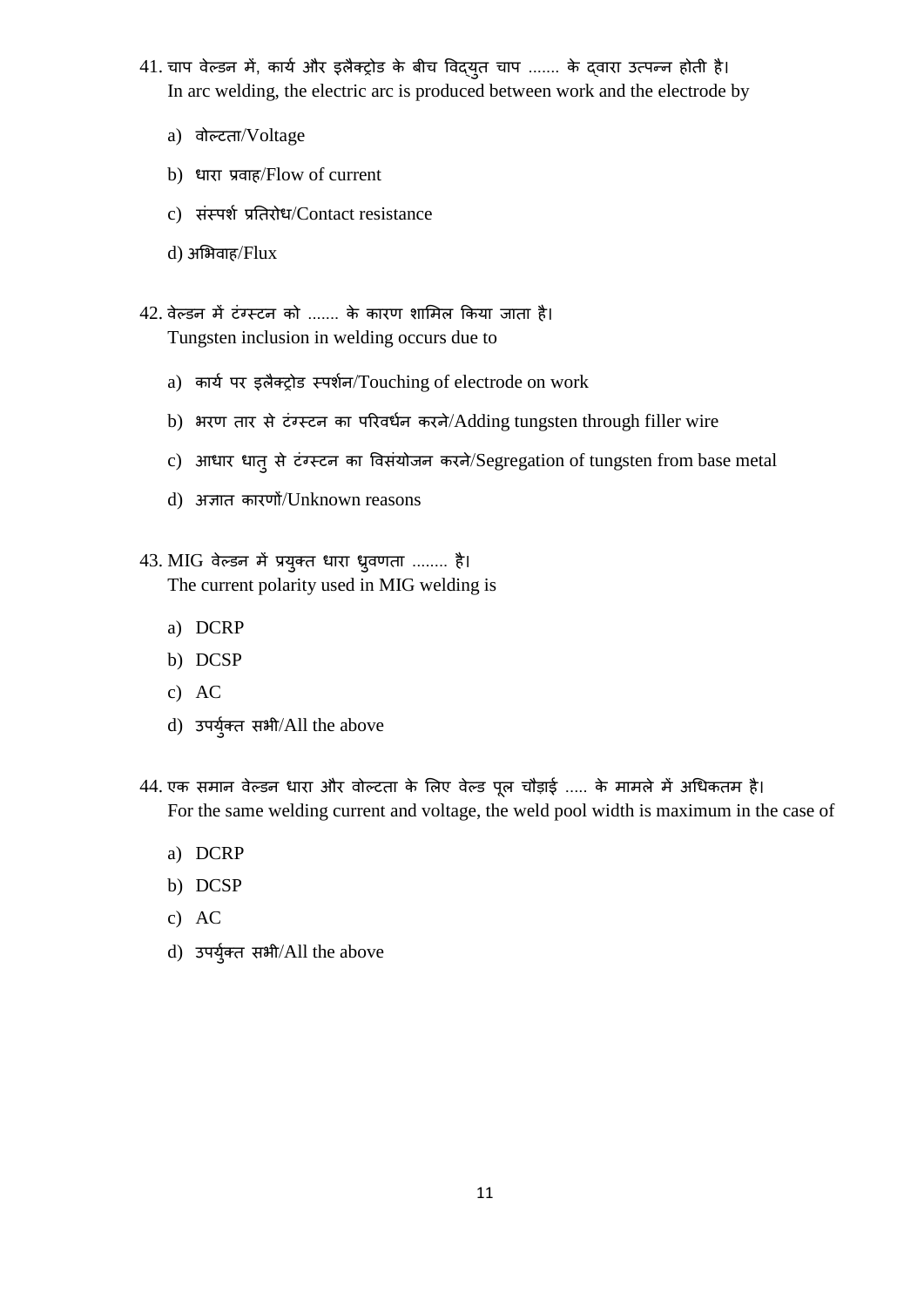- 45. चाप वेल्डन में चाप की लंबाई बदलने पर ........ में परिवर्तन होता है। In arc welding as the arc length is varied, \_\_\_\_\_\_\_\_\_\_ changes
	- a) वोल्टता/Voltage
	- b) धारा/Current
	- c) यात्रा वेग/Travel speed
	- d) तार भरण दर/Wire feed rate
- $46$ . एक ब्रैकेट का इंजीनियरी आरेखण फिलेट वेल्ड का आकार  $10$  मिलिमीटर दिखाता है।  $10$  मिलिमीटर की विमा .... है।

Engineering drawing of a bracket shows size of the fillet weld as 10mm. The dimension 10mm is

- a) वेल्ड की लंबाई/Length of weld
- b) वेल्ड की चौड़ाई/Width of weld
- c) कंठ स्थूलता/Throat thickness
- d) वेल्ड का क्षेत्रफल/Area of weld
- 47. एक वेल्डन ट्रांस्फॉर्मर में क्लांतिनत अभिलक्षण है। इसका मतलब ....... । A welding transformer has drooping characteristics. It means
	- a) यह एक स्थिर धारा पावर स्रोत है/It is a constant current power source
	- b) यह एक स्थिर वोल्टता पावर स्रोत है/It is a constant voltage power source
	- c) यह एक अस्थिर धारा पावर स्रोत है/It is a varying current power source
	- d) यह एक स्थिर तापमान पावर स्रोत है/It is a constant temperature power source

 $48.$  एक त्रिकोण का गुरुत्वाकर्षण केंद्र उसकी ..... पर है/Center of gravity of a triangle lies at

- a) केंद्र/Its center
- b) मर्धय प्रनतच्छेद/Intersection of its medians
- c) आधार से दो तिहाई/ $2/3$  from its base
- d) आधार से एक तिहाई/ $1/3$  from the base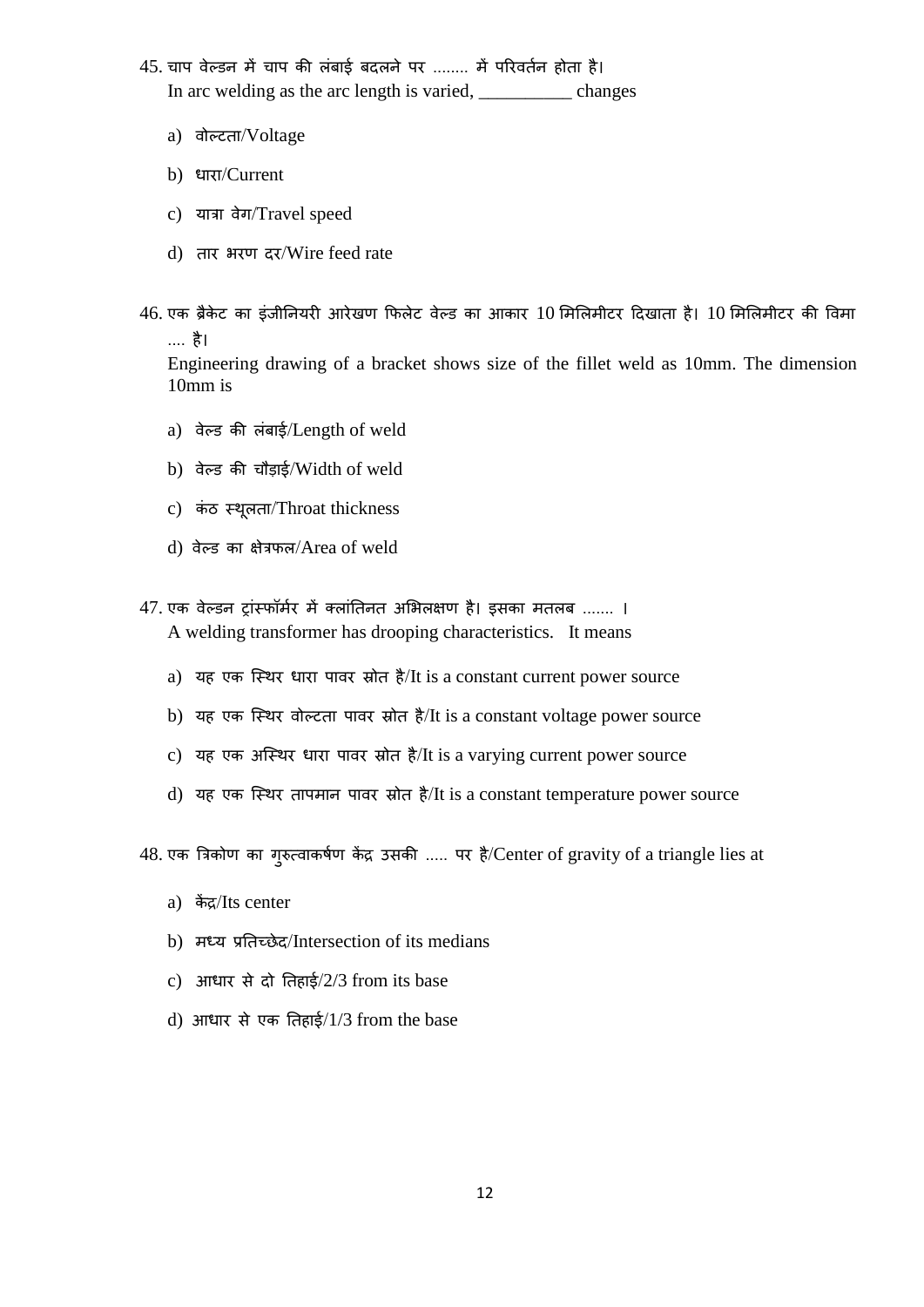- 49. TIG वेल्डन में तुंड़ निर्गम से इलैक्ट्रोड की दूरी को ...... कहा जाता है। In TIG welding, distance of the electrode from nozzle exit is called
	- a) बटहःसरण/Protrusion
	- b) बटहिेशन/Projection
	- c) जस्टक आउट/Stick out
	- d) अनतव्यापन/Overlap

 $50.$  प्रतिरोध स्पोट वेल्डन में....../In resistance spot welding,

- a) ऊपरर इलैक्रोड चलायमान होता हैऔर ननम्न इलैक्रोड अचल रहता है Upper electrode is moved and lower electrode is stationary
- b) ननम्न इलैक्रोड चलायमान होता हैऔर ऊपरर इलैक्रोड अचल रहता है Lower electrode is moved and upper electrode is stationary
- c) दोनों इलैक्रोड चलायमान होते हैं Both electrodes are moved
- d) दोनों इलैक्रोड अचल होते हैं Both electrodes are stationary
- 51. PQR का विस्ताररत रूप .... है/The expanded form of PQR is
	- a) प्रोसीजियर क्वालिफिकेशन रेस्पोंस/Procedure qualification response
	- b) प्रोसीजियर क्वालिफिकेशन रिकार्ड/Procedure qualification record
	- c) प्रोसीजियर क्वालिटि रेस्पोंस/Procedure quality response
	- d) प्रोसीजियर क्वालिटि रिकार्ड/Procedure quality record
- $52. M24x2$  के बाह्य थ्रेडिंग के लिए रिक्त आकार ..... है। Blank size for external threading of M24x2 is
	- a) 20.784
	- b) 22
	- c) 23
	- d) 24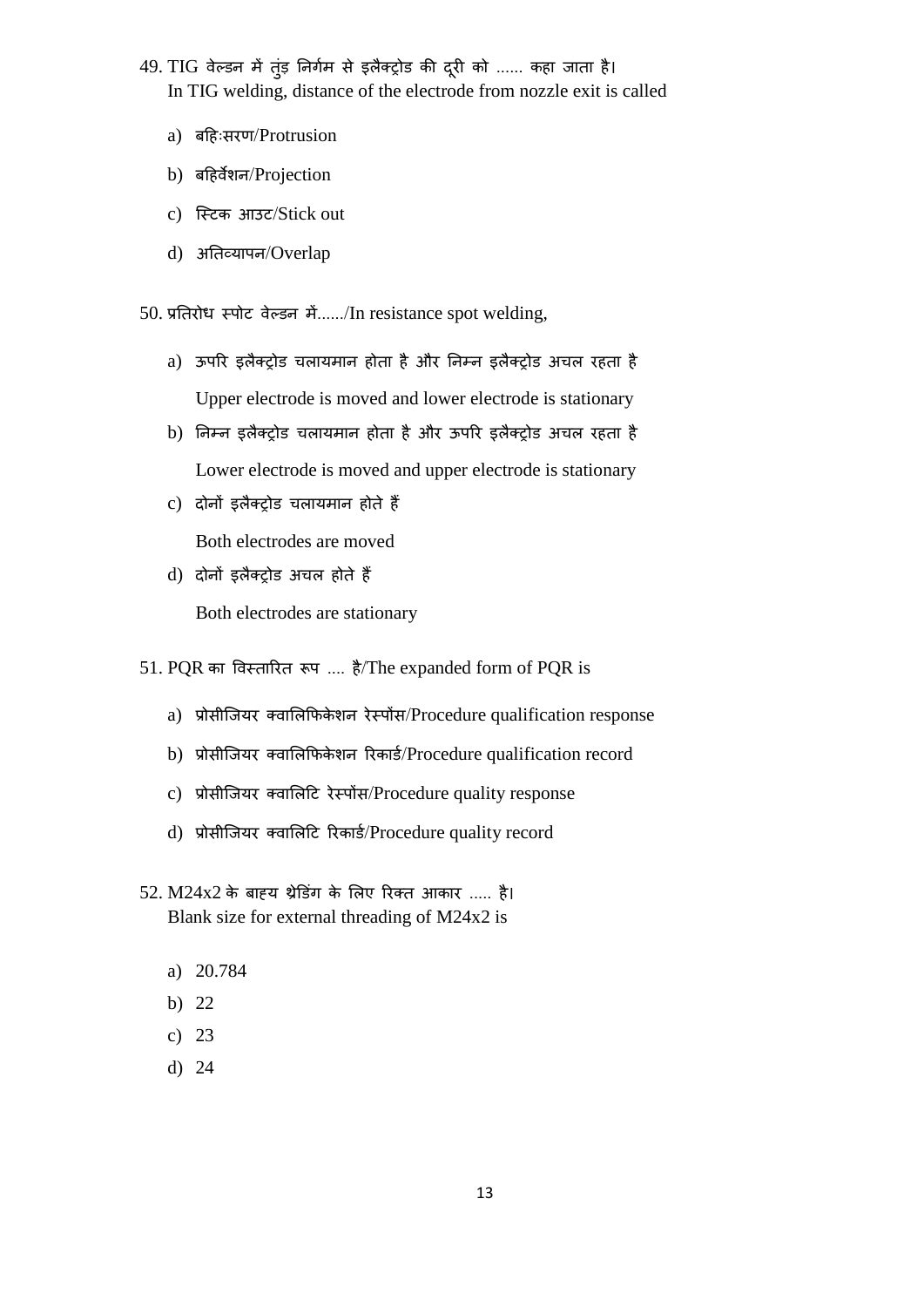- 53. यदि सभी चारों पार्श्व एक समान है और सम्मुख कोण भी समान है, तो चतुर्भुज ...... है। If all the four sides are equal and opposite angles are also equal, the quadrilateral is
	- a) समांतर चतुर्भुज/Parallelogram
	- b) समचतुर्भुज/Rhombus
	- c) चतुष्फलक/Tetrahedron
	- d) त्रत्रनताक्ष/Triclinic
- 54. वृत्त के केंद्र और स्पर्शिता बिंद् तथा स्पर्शरेखा के बीच का कोण ..... है। The angle between point of tangency to the centre of the circle and the tangent is
	- a)  $45^0$
	- b)  $90^0$
	- c)  $135^0$
	- d)  $180^0$

55. कितनी डिग्रियाँ एक रेडियन के बराबर है/How many degrees is equal to one radian?

- a)  $\pi/360^\circ$
- b)  $\pi/180^0$
- c)  $180^0/\pi$
- d)  $360^0/\pi$

56. (I+ cot<sup>2</sup> $\Theta$ ) ......... के समान है/(I+ cot<sup>2</sup> $\Theta$ ) is equal to

- a)  $\cot^2 \Theta$
- b)  $\text{Cosec}^2 \Theta$
- c)  $\text{Sec}^2 \Theta$
- d) Tan<sup>2</sup> $\Theta$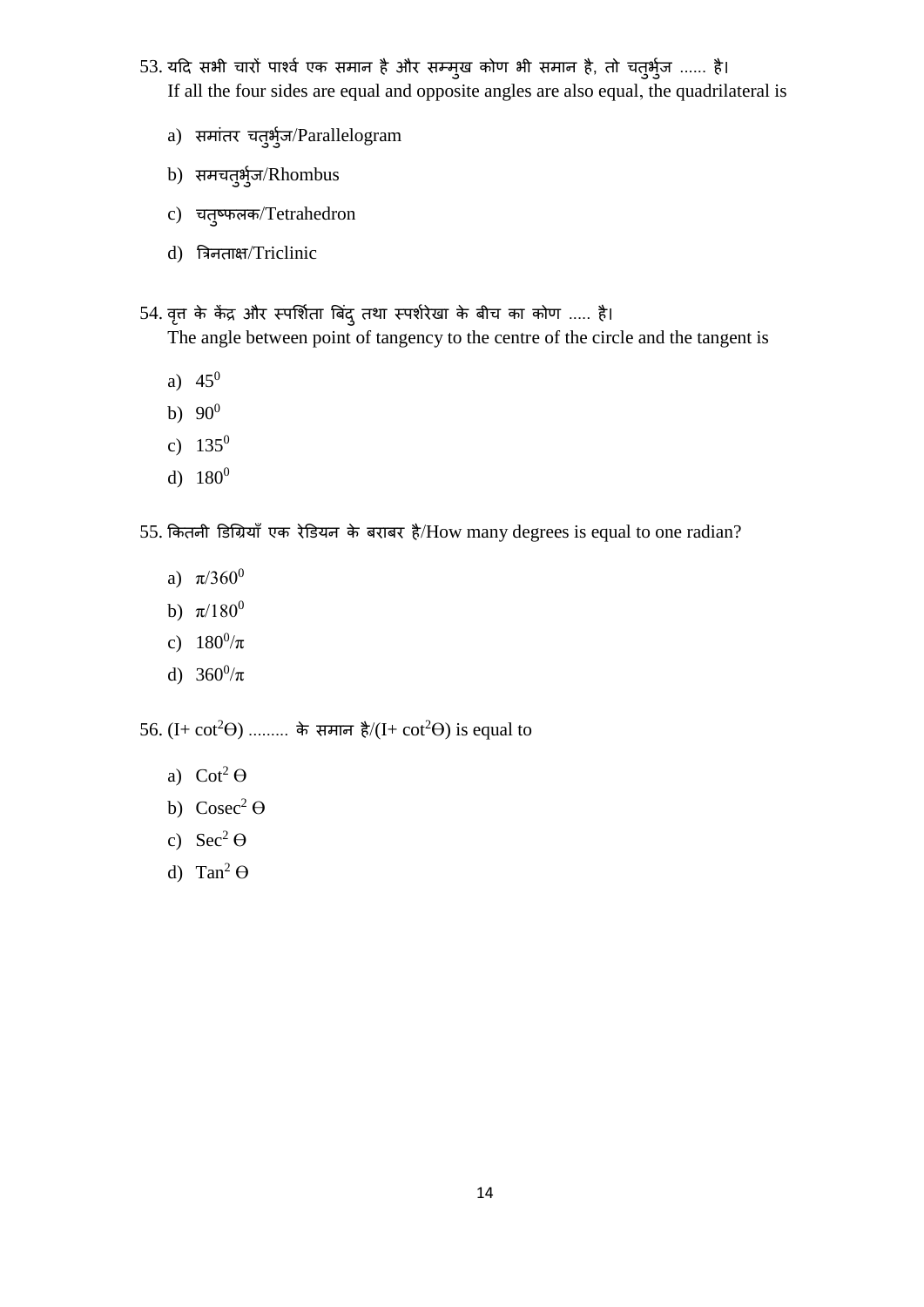- 57. भारतीय मानक विनिर्देशन के अनुसार,  $100H6/g5$  का मतलब ..... है। According to Indian Standard Specification, 100H6/g5 means
	- a) शाफ्ट के लिए सह़यता श्रेणी 6 और विवर के लिए 5 है Tolerance grade for shaft is 6 and for hole is 5
	- b) विवर के लिए सह़यता श्रेणी 6 और शाफ्ट के लिए 5 है

Tolerance grade for hole is 6 and for shaft is 5

c) शाफ्ट के लिए अधिकतम सीमा  $100.6$  और विवर के लिए  $100.5$  है

Maximum limit for shaft is 100.6 and for hole is 100.5

d) विवर के लिए अधिकतम सीमा  $100.6$  और शाफ्ट के लिए  $100.5$  है

Maximum limit for hole is 100.6 and for shaft is 100.5

58. दो वेल्डरों को 20 ब्रैकेट बनाने के लिए 3 दिन लगेंगे। 6 वेल्डरों को 30 ऐसे ब्रैकेट बनाने के लिए कितना समय लगेगा?

Two welders need 3 days to produce 20 brackets. How long does it take to 6 welders to produce 30 such brackets?

- a) 0.75 day
- b) 1 day
- c) 1.5 day
- d) 2 day
- 59. एक 30 सेंटीमीटर व्यास और 50 सेंटीमीटर लंबाई वाली इस्पात की पतली भित्ति के सिलिंडर को रोलिंग और वेल्डन द्वारा संविरचित किया जाना है। कर्तन हेतु शीट का आकार ....... है। A thin walled steel cylinder of diameter 30cm and length 50cm is to be fabricated by rolling

and welding. Size of sheet to be cut is

- a) 30 cm x 50 cm
- b) 94.2 cm x 50 cm
- c) 157 cm x 30 cm
- d) 706.5 cm x 50 cm
- 60. विद्युत प्रतिरोध वेल्डन में उत्पादित ताप ......... का समान्पाती है। In electric resistance welding, heat generated is proportional to
	- a) प्रतिरोध का वर्ग/Square of resistance
	- b) धारा का वर्ग/Square of current
	- c) समय का वर्ग/Square of time
	- d) चाप वोल्टता/Arc voltage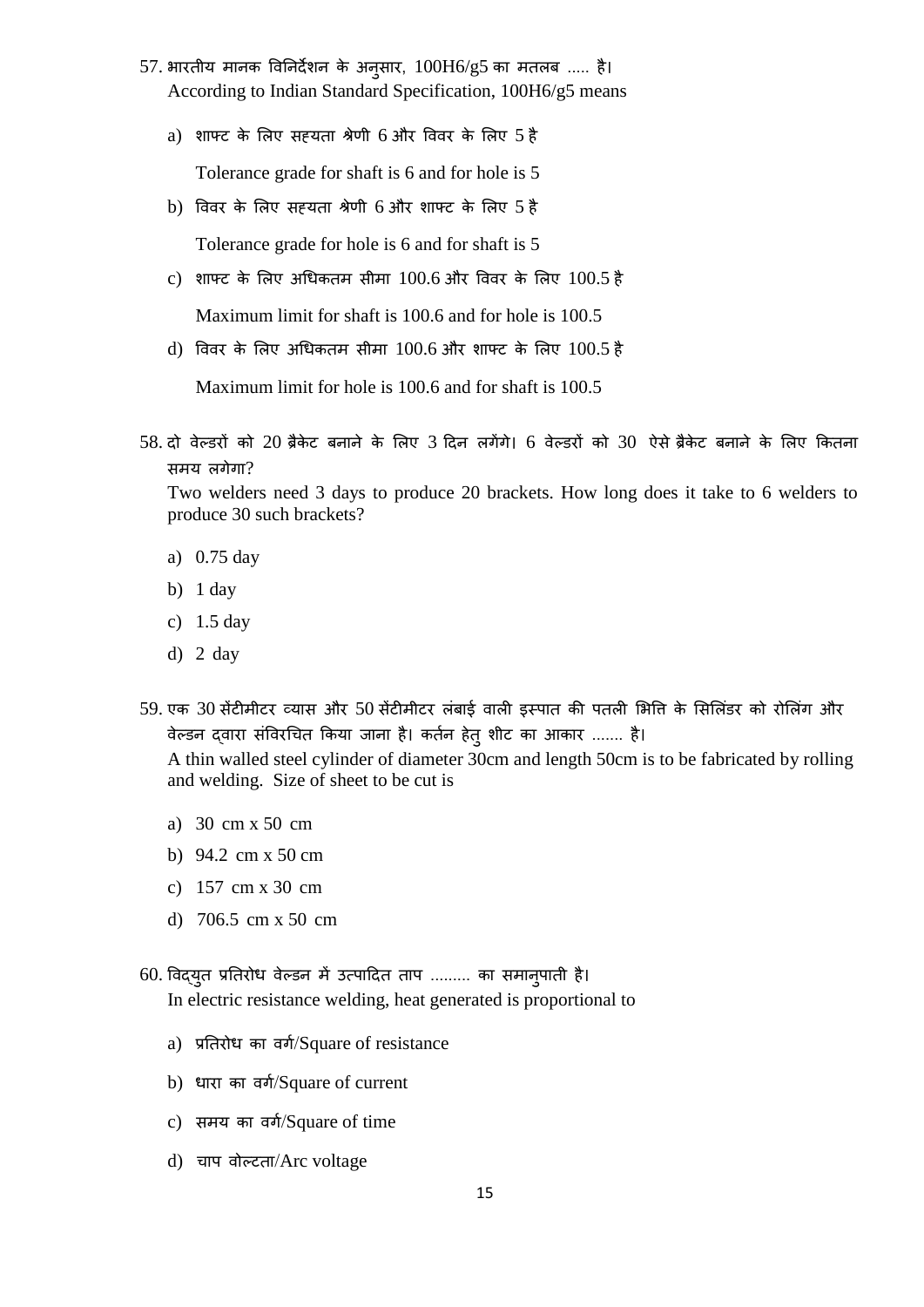- 61. स्पॉट वेल्डन में प्लेट का सबसे निकटतम किनारा और वेल्ड के केंद्र की दूरी ....... होनी चाहिए। In spot welding, the distance between the nearest edge of plate and center of weld should be equal to
	- a) स्पॉट के व्यास/Diameter of the spot
	- b) स्पॉट के व्यास से 1.5 गुना/1.5 times diameter of the spot
	- c) स्पॉट के व्यास से दुगुना/2 times diameter of the spot
	- d) स्पॉट के व्यास से तीन गुना/3 times diameter of the spot
- 62. वेल्डन सेट अप में सीधी ध्रुवणता तब कहा जाता है जब The welding set up is said to have straight polarity, when
	- a) वर्क, धन टर्मिनल के साथ जुड़ा हुआ हो और इलैक्ट्रोड बंधक, ऋण टर्मिनल के साथ Work is connected to positive terminal and the electrode holder to the negative terminal
	- b) वर्क, ऋण टर्मिनल के साथ जुड़ा हुआ हो और इलैक्ट्रोड बंधक, धन टर्मिनल के साथ Work is connected to negative terminal and the electrode holder to the positive terminal
	- c) वर्क, धन टर्मिनल के साथ जुड़ा हुआ हो और इलैक्ट्रोड बंधक, भूसंपकित हो Work is connected to positive terminal and the electrode holder is earthed
	- d) वर्क, ऋण टर्मिनल के साथ जुड़ा हुआ हो और इलैक्ट्रोड बंधक, भूसंपर्कित हो Work is connected to negative terminal and the electrode holder is earthed
- 63. फिलेट वेल्डन में कंठ स्थूलता को ....... से दिखाया जाता है/ Throat thickness in fillet welding is given by
	- a) िेल्ड के आकार/Size of weld
	- b) वेल्ड के आकार से  $0.5$  गुना/ $0.5$  times size of weld
	- c) िेल्ड के आकार से 0.707 गुना/0.707 times size of weld
	- d) वेल्ड के आकार से  $0.866$  गुना/ $0.866$  times size of weld
- 64. थर्माइट वेल्डन में प्रयुक्त थर्माइट ... का मिश्रण है/ Thermite used in thermite welding is a mixture of
	- a) काठ-कोयला और लोह-ऑक्साइड/Charcoal and iron oxide
	- b) काठ-कोयला और ऐलुमिनियम/Charcoal and aluminium
	- c) लोह-ऑक्साइड और ऐलुमिनियम/Iron oxide and aluminium
	- d) काठ-कोयला, लोह-ऑक्साइड और ऐलुमिनियम/Charcoal, iron oxide and aluminium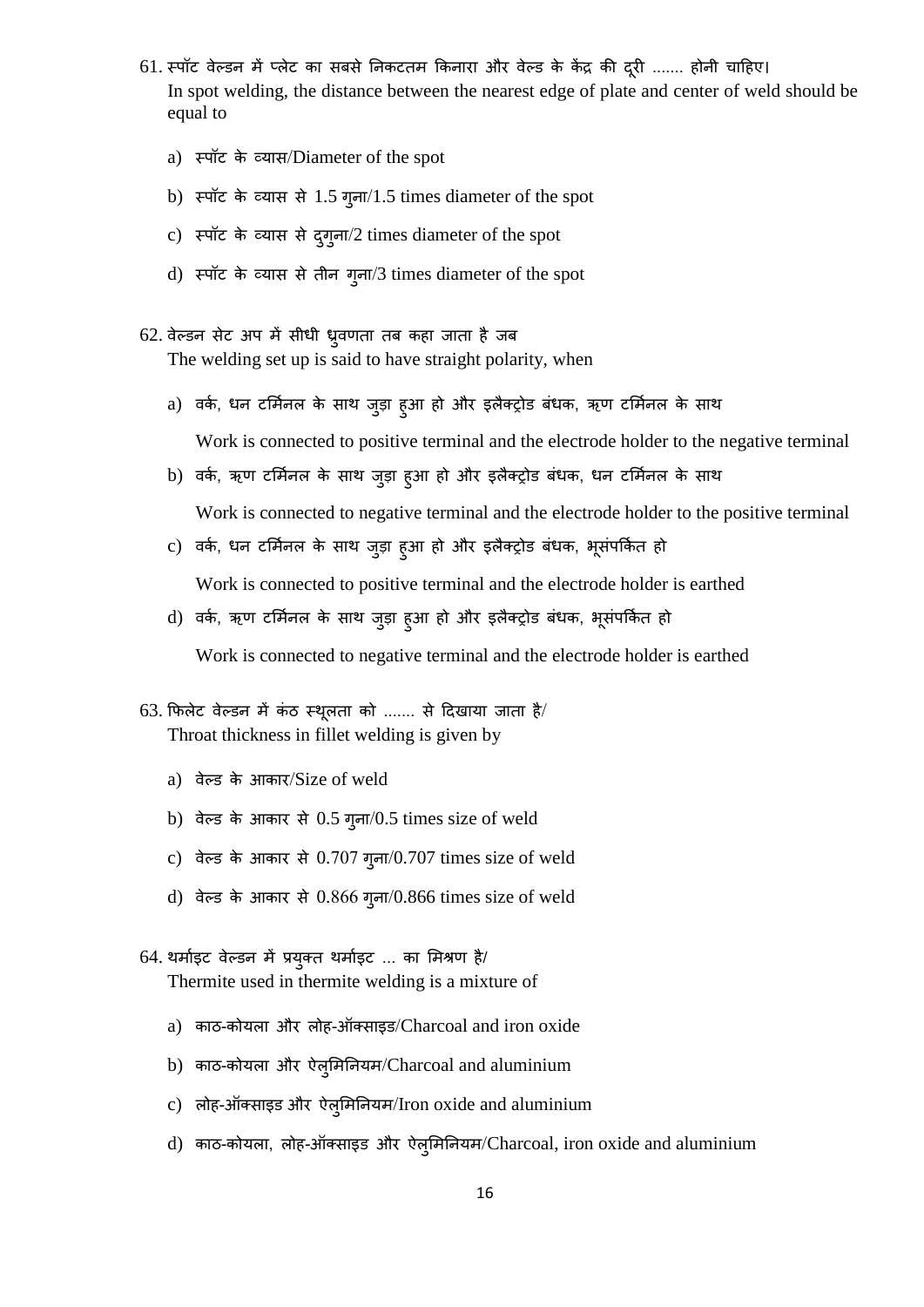$65.$  एक चाप वेल्डन इलैक्ट्रोड को  $E6010$  के रूप में विनिर्दिष्ट किया गया है। इस विनिर्देशन में संख्या  $60$  ....... को संदभियत करती है।

An arc welding electrode is specified as E6010. In this specification, the number 60 stands for

- a) उपयोग में लाए जानेवाली धारा/ $C$ urrent to be used
- b) इलैक्रोड की शजक्त/Strength of the electrode
- c) वेल्डन स्थिति/Welding position
- d) इलैक्रोड आिरण प्रकार/Electrode covering type
- 66. वेल्डन हेलमेट में फिल्टर प्लेट विंडो दिए जाते हैं। 4 मिलिमीटर तक व्यास की इलैक्ट्रोड के साथ उपयोग हेतु फिल्टर प्लेट की छायारंजन (शेड) ......... है। Welding helmet is provided with filter plate windows. The shade of the filter plate for use with electrode up to 4mm diameter is
	- a) No.10
	- b) No.12
	- c) No.14
	- d) No.15
- $67.100A$  धारा तथा  $20V$  के साथ चाप वेल्डन किया जाता है। संधि पर लगाया जा रहा पावर ..... है। An arc welding is done with 100A current and 20V. Power applied on to the joint is
	- a) 2000 Watts
	- b) 120 Watts
	- c) 2000 Jules
	- d) 120 Jules
- 68. एक वेल्डन शक्ति स्रोत की ड्यूटि साइकल (कार्य चक्र) ...... पर आधारित है। Duty cycle of a welding power source is based on
	- a) निर्गम धारा/Output current
	- b) निर्गम वोल्टता/Output voltage
	- c) निवेशी धारा/Input current
	- d) निवेशी वोल्टता/Input voltage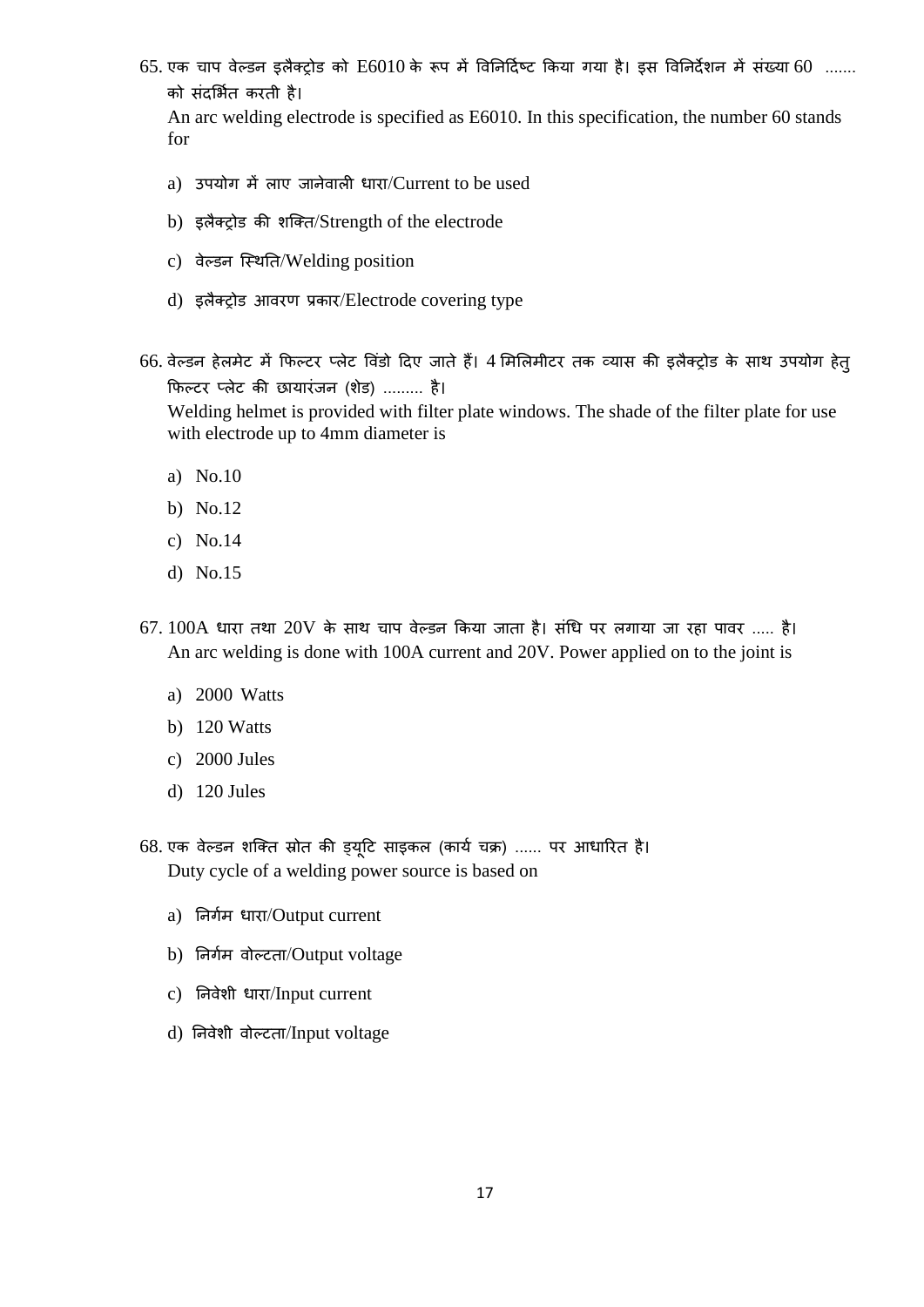- 69. 30cfh गैस प्रवाह दर के साथ चाप वेल्डन किया जाता है। lpm में समतुल्य गैस प्रवाह दर ...... है। Arc welding is done with a gas flow rate 30cfh. Equivalent gas flow rate in lpm is
	- a) 60.1
	- b) 30.1
	- c) 18.1
	- d) 14.1
- $70$ . एक वेल्डित नमूने का अनुप्रस्थ क्षेत्रफल 30 मिलिमीटर है। उसकी तनन शक्ति  $900 \rm N/mm^2$ है। संधि की भार िहन क्षमता ......... है।

A welded specimen has 30mm cross-sectional area. Its tensile strength is 900N/mm<sup>2</sup> . Load carrying capacity of the joint is

- a) 30 N
- b) 870 N
- c) 930 N
- d) 27000 N
- $71.$  इंजीनियरी आरेखण में एक फिलेट वेल्ड को  $(80)$  40 के रूप में दर्शाया गया है।  $80$  का मतलब ....... है। A fillet weld is shown as (80) 40 in the engineering drawing. 80 stands for
	- a) वेल्ड की लंबाई/Length of weld
	- b) वेल्डों के बीच की दूरी/Gap between welds
	- c) वेल्ड की लंबाई और गैप की लंबाई/Length of weld and length of gap
	- d) प्रारंभ में वेल्ड की लंबाई/Length of weld at start
- $72$ . एक ट्रांस्फॉर्मर में प्राथमिक पर फेरों की संख्या  $200$  है और द्वितीयक पर  $10$  है। अगर निवेशी धारा  $10A$ है, तो निर्गम धारा ..... है।

In a transformer, number of turns in the primary is 200 and that in the secondary is 10. If the input current is 10A, output current is

- a) 200A
- b) 100A
- c) 1A
- d) 0.5A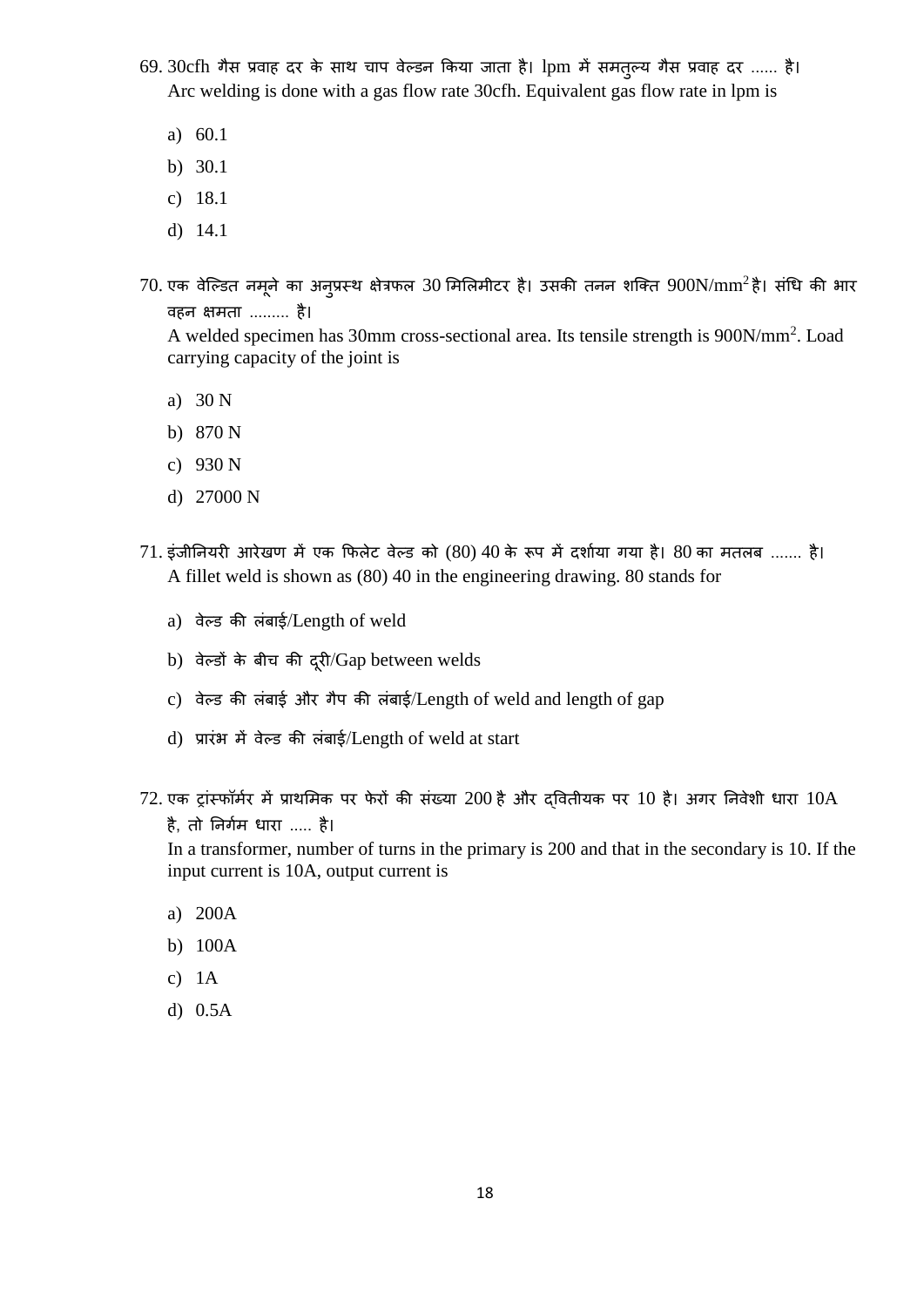$73.$  स्पंदित विधा पर एक वेल्डन ट्रांस्फॉर्मर का उपयोग किया जाता है। अगर ऑन समय पर धारा  $20\mathrm{ms}$  और ऑफ समय पर  $30\text{ms}$  है, तो निर्गम साइकल की आवृति ...... है।

A welding transformer is used in pulsed mode. If current on time is 20ms and off time is 30ms, frequency of output cycle is

- a) 1.5 Hz
- b) 20 Hz
- c) 50 Hz
- d) 600 Hz
- $74.$  अगर एक पिंड पर लगाया गया बल 'P' है, पिंड का द्रव्यमान 'm' है और पिंड का त्वरण 'a' है, तो ननम्नभलखखत में कौन-सा सही है?

If 'P' is the force acting on a body, 'm' is the mass of the body and 'a' is the acceleration of the body, then which among the following is true?

- a)  $P + ma = 0$
- b)  $P ma = 0$
- c)  $P x ma = 0$
- d)  $P/ma = 0$
- $75.1$  किलोग्राम द्रव्यमान का एक पिंड़  $10$  सेकण्ड में विराम से  $10$  मीटर प्रति सेकण्ड का वेग हासिल करता है, तो ट्रांस्लेशन गतिज ऊर्जा ....... है।

When a body of mass 1kg attains a velocity 10m/sec from rest in time 10s, then the kinetic energy of translation is

- a) 981 Jules
- b) 100 Jules
- c) 50 Jules
- d) 10 Jules
- 76. 2 किलोग्राम द्रव्यमान का एक पिंड़ सतह से 10 मीटर ऊँचाई पर विराम कर रहा है। पिंड़ दवारा धारित ऊर्जा .... है।

A body of mass 2kg is resting at a height 10m from the ground. Energy possessed by the body is

- a) 20 Jules
- b) 196.2 Jules
- c) 2000 Jules
- d) 19620 Jules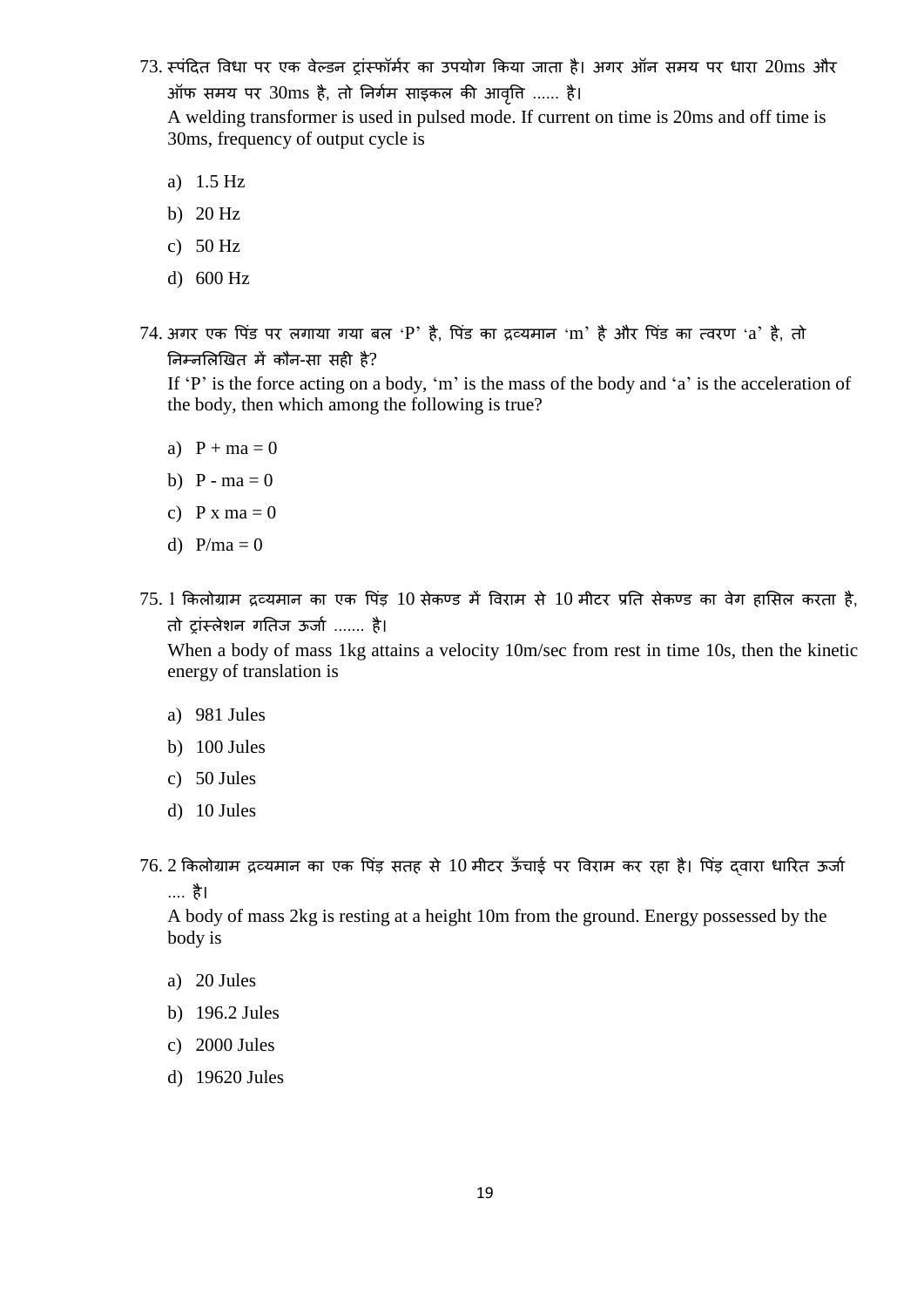- $77.$  आरेख में दर्शाया गया पृष्ठीय रूक्षता प्रतीक $\nabla\nabla$  है। इसके अनुरूप Ra मान ..... है। Surface roughness symbol shown in the drawing is  $\overrightarrow{\nabla}$ . Corresponding Ra value is
	- a) 8μm to 25μm
	- b) 1.6μm to 8μm
	- c) 0.025μm to 1.6μm
	- d) 0.025μm / Less than 0.025μm

78. कार्बन इस्पात दाब पात्रों के लिए पदार्थ कोड संख्या ..... है। For carbon steel pressure vessels, material code number is

- a) P1 to P11
- b) P21 to P30
- c) P31 to P35
- d) P43 to P47
- 79. नीचे दिया गया वर्नियर सूक्ष्ममापी में पाठ्यांक .......... है। Reading in the vernier micrometer shown below is



- a) 9.923 mm
- b) 9.963 mm
- c) 9.563 mm
- d) 9.463 mm